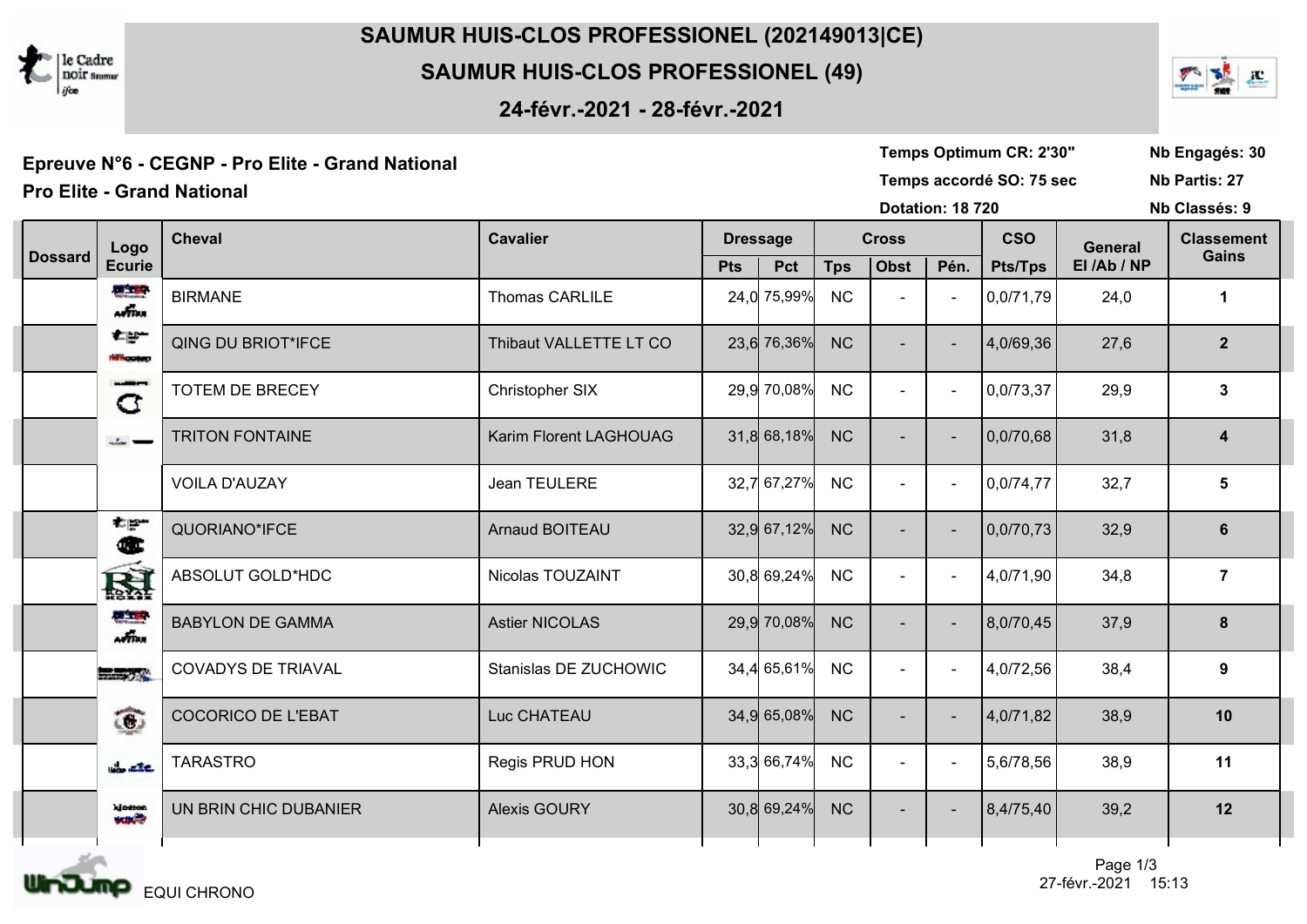# Epreuve N°6 - CEGNP - Pro Elite - Grand National New Realth Studies (Section 2008) Femps Optimum CR: 2'30" Nb Engagés: 30<br>Temps accordé SO: 75 sec No Partis: 27

#### **Pro Elite - Grand National**

Temps Optimum CR: 2'30"

Nb Partis: 27

Dotation: 18 720

Nb Classés: 9

|                | Logo                                                      | <b>Cheval</b>              | <b>Cavalier</b>         | <b>Dressage</b> |             |            | <b>Cross</b>   |                | <b>CSO</b>     | <b>General</b> | <b>Classement</b> |
|----------------|-----------------------------------------------------------|----------------------------|-------------------------|-----------------|-------------|------------|----------------|----------------|----------------|----------------|-------------------|
| <b>Dossard</b> | <b>Ecurie</b>                                             |                            |                         | <b>Pts</b>      | Pct         | <b>Tps</b> | Obst           | Pén.           | <b>Pts/Tps</b> | El/Ab/NP       | <b>Gains</b>      |
|                | <b>RA</b>                                                 | <b>CANAKINE DU SUDRE Z</b> | <b>Heloise LE GUERN</b> |                 | 31,6 68,41% | <b>NC</b>  | $\blacksquare$ | $\blacksquare$ | 8,0/69,11      | 39,6           | 13                |
|                | 右部<br><b>WASHING</b>                                      | <b>TRESOR MAIL</b>         | Sidney DUFRESNE         |                 | 35,7 64,32% | <b>NC</b>  | $\sim$         | $\sim$         | 4,0/70,97      | 39,7           | 14                |
|                | <b>OD</b> W                                               | QUEFIRA DE L'ORMEAU        | Arianna SCHIVO          |                 | 34,9 65,08% | NC         | $\sim$         |                | 4,8/76,50      | 39,7           | 15                |
|                | $\mathcal{F}^{\mathcal{A}}$ , $\mathcal{B}^{\mathcal{B}}$ | PHUNAMBULE DES AUGES       | Victor LEVECQUE         |                 | 32,9 67,12% | <b>NC</b>  | $\sim$         | $\sim$         | 8,0/69,56      | 40,9           | 16                |
|                | the affect                                                | <b>SARAH D'ARGOUGES</b>    | Sebastien CAVAILLON     |                 | 29,2 70,76% | NC         | $\sim$         | $\sim$         | 12,0/72,20     | 41,2           | 17                |
|                | 右翼<br>Œ                                                   | UTRILLO DU HALAGE          | Jean Lou BIGOT          |                 | 37,4 62,58% | <b>NC</b>  | $\sim$         | $\sim$         | 4,0/74,50      | 41,4           | 18                |
|                | $rac{1}{2}$                                               | <b>KAISER HDB</b>          | Regis PRUD HON          |                 | 31,1 68,86% | NC         | $\sim$         | $\sim$         | 12,0/72,86     | 43,1           | 19                |
|                |                                                           | <b>ARMANJO SEROSAH</b>     | Cyrielle LEFEVRE        |                 | 35,2 64,85% | <b>NC</b>  | $\sim$         | $\sim$         | 8,0/72,41      | 43,2           | 20                |
|                | $\widehat{\mathbf{c}}$                                    | TROUBADOUR CAMPHOUX        | Luc CHATEAU             |                 | 46,9 53,11% | NC         | $\sim$         | $\blacksquare$ | 0,0/72,71      | 46,9           | 21                |
|                |                                                           | UNETOILE DE LA SERRE       | <b>Romain SANS</b>      |                 | 35,7 64,32% | <b>NC</b>  | $\blacksquare$ | $\sim$         | 12,0/70,83     | 47,7           | 22                |
|                | the aire.                                                 | <b>UKY DE L'ORANGERIE</b>  | Sebastien CAVAILLON     |                 | 39,8 60,23% | NC         | $\blacksquare$ | $\sim$         | 8,0/72,72      | 47,8           | 23                |
|                |                                                           | <b>SONG DU MAGAY</b>       | Rodolphe SCHERER        |                 | 40,3 59,70% | <b>NC</b>  | $\sim$         |                | 8,8/76,78      | 49,1           | 24                |
|                | kineton.<br><b>AND</b>                                    | <b>CARAMEL D'ORCHIS</b>    | Gireg LE COZ            |                 | 36,2 63,79% | NC         | $\sim$         | $\sim$         | 17,6/78,28     | 53,8           | 25                |
|                |                                                           | <b>CHURCH'ILE</b>          | <b>Arthur MARX</b>      |                 | 45,7 54,32% | <b>NC</b>  | $\sim$         |                | 14,4/80,78     | 60,1           | 26                |